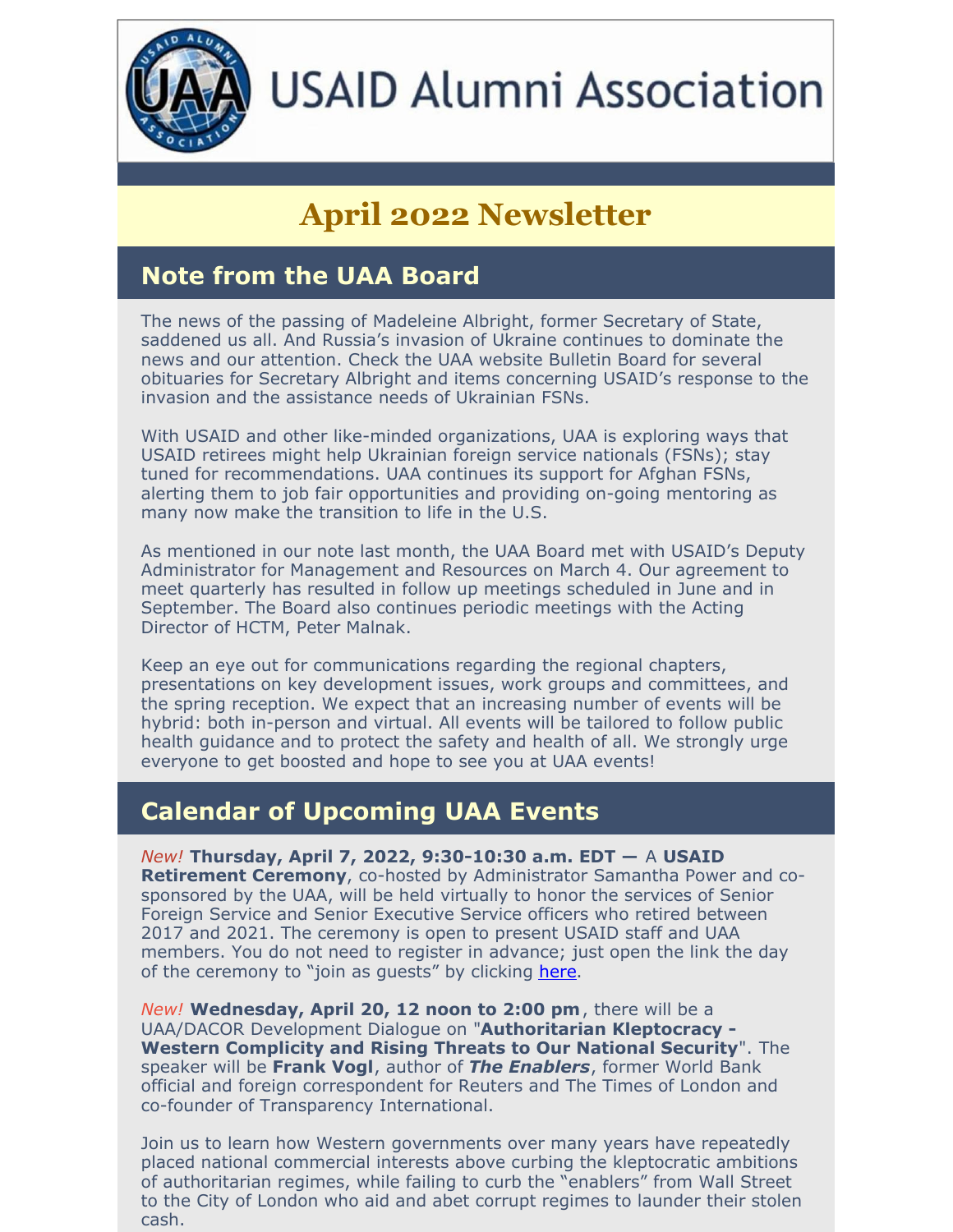**Please Note**: this Development Dialogue will be a "hybrid" event, so we encourage those who can to attend in person at DACOR-Bacon House, or if not to watch on-line as usual. Watch for a detailed announcement closer to the event.

**SAVE THE DATES for UAA Social Events in 2022** – More information will be provided when confirmed.

- **Thursday, May 26, 3:00-5:30 p.m. EDT** (tentative) Plans for the annual **UAA Spring Reception** are underway for an enjoyable hybrid (in-person and virtual) afternoon event at a familiar and easily accessible DC location.
- **Sunday, September 11, 12:00-3:00 p.m. EDT** The **UAA Summer Picnic** will again be held at Fort Hunt Park in Alexandria, VA.

#### *New!* **on USAIDAlumni.org**

**In Memoriam:** Peter Bennett Davis, John W. Tucker, Frank Leo Gillespie, Martin Forrester, Phyllis Oakley, and John Allen Bushnell.

**Special Note:** Two years ago, Jim O'Meara passed away. Due to the pandemic, the memorial service has been postponed until now. It will be held Saturday, April 23, 2022, at 11 am at Our Lady of Victory Church in Washington, DC. His family welcomes USAID friends to attend.

#### **Articles:**

- *New!* MFAN Applauds USAID Local Capacity [Development](http://modernizeaid.net/2022/02/mfan-applauds-usaid-local-capacity-development-policy/) Policy *(MFAN, February 7, 2022)*
- *New!* The US [Foreign](https://www.devex.com/news/the-us-foreign-affairs-budget-and-what-comes-next-102836) Affairs budget and what comes next *(by Devex, Adva Saldinger, March 14, 2022)*

**Bulletin Board:** The Bulletin Board section is back in order and back to work!

- April 5 CSIS Event: 50 Years of [Bangladesh-U.S.](https://pardot.csis.org/webmail/906722/548293283/a7c04d3a489edaaf19f5ad3341bf2782c863c9849728f9bcb9e5ee5999e7d4bf) Relations and Beyond
- [Remembering](https://usaidalumni.org/wp-content/uploads/2022/03/Remembering-Madeleine-Albright-2.pdf) Madeleine Albright by Liz Schrayer, USGLC
- The World Madeleine Albright Worked to Build (USAID [Administrator](https://usaidalumni.org/wp-content/uploads/2022/03/Power-on-Albright.pdf) Samantha Power)
- Politics never trumped my 40-year friendship with Madeleine Albright (Former USAID [Administrator,](https://usaidalumni.org/wp-content/uploads/2022/03/Atwood-on-Albright.pdf) Brian Atwood)
- Update on USAID's [Afghanistan](https://usaidalumni.org/wp-content/uploads/2022/03/Update-on-USAID-Afghan-Response.pdf) Response
- [Fighting](https://usaidalumni.org/wp-content/uploads/2022/03/Fighting-for-Peace-Garms.-docx.pdf) for Peace: Serving During the Sri Lankan Civil War (David J. Garms)
- Ways to [Support](http://www.dacorbacon.org/docs/Ways_to_Support_the_People_of_Ukraine.pdf) the People of Ukraine
- MFAN [Congratulates](https://usaidalumni.org/wp-content/uploads/2022/03/MFAN-Congratulates-.pdf) Alice Albright and Scott Nathan on their Confirmations by the US Senate
- Devex: Samantha Power on UN Vote [Condemning](https://usaidalumni.org/wp-content/uploads/2022/03/Samantha-Power-on-UN-vote.pdf) Russian invasion
- President Biden: To the Dedicated Members of the Federal [Workforce](https://content.govdelivery.com/attachments/USAIDHQ/2022/03/01/file_attachments/2090146/Letter to the Federal Workforce_20220301.pdf)
- Putin's abuse of history is straight out of the [autocrat's](https://usaidalumni.org/wp-content/uploads/2022/03/Putinabuse-of-history.pdf) playbook
- Urgent [Message](https://usaidalumni.org/wp-content/uploads/2022/02/KyivMessageFSOs.pdf) from USAID Kyiv

#### **UAA Annual General Meeting - Save the Date: October 28**

We are planning for an in-person Annual General Meeting (AGM) meeting on October 28, 2022, at the Center for Global Development. Members who prefer to attend virtually, and those who live outside the Washington DC area, will be able to join via Zoom. If the pandemic situation forces us to revert to a virtual meeting, we will let you know later in the year. Stay tuned for further updates on topics and sessions under development for the meeting.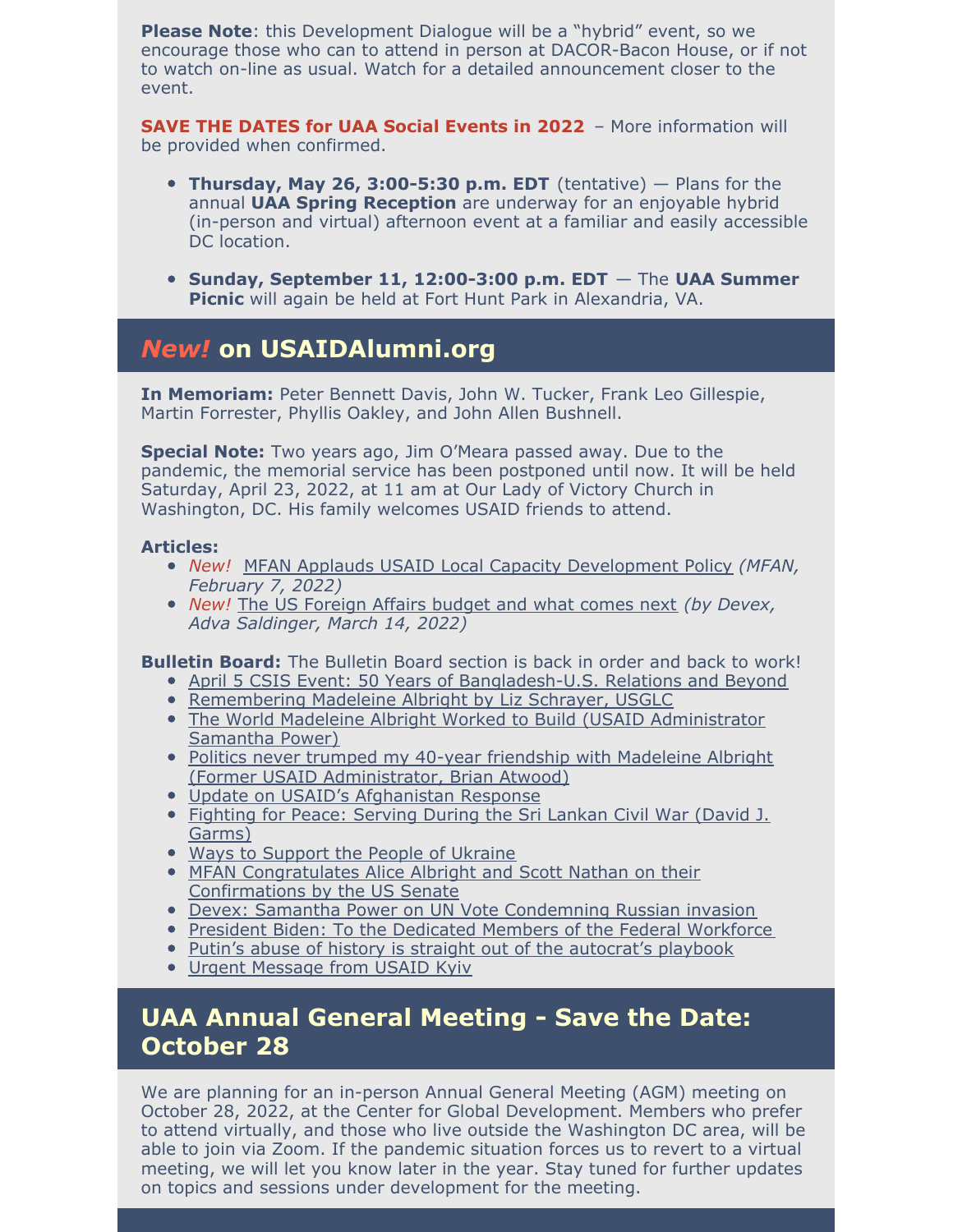#### **2022 UAA Awards Program**

The UAA Awards Committee is eagerly awaiting your nomination of a UAA member (or yourself) for the 2022 "Alumni of the Year" awards for international or domestic service. The deadline for submission of nominations is July 31. For full details about the awards and how to make nominations, please click [here](https://usaidalumni.org/alumni-awards/).

The "Alumni of the Year" awards recognize and celebrate new paths taken by USAID alumni to provide service to their communities and improve the lives of others at home or abroad. There are impressive contributions among our alumni community waiting to be recognized. Don't wait until the last minute to share those stories.

The prestigious awards will be announced at the Annual General Meeting on October 28. All nominees, including the 2022 winners, will be featured in future editions of the monthly UAA newsletter.

#### **USAID-UAA Mentoring Program - Volunteer Needed!**

Next year, the USAID/UAA Mentoring program will be entering its 10th year of supporting field-based FSOs. During this time over 335 mentorship pairs have been matched, and evaluations reflect the mentees' overwhelmingly positive experiences. We've grown from Cohorts of about 20 mentees, up to a record 77 matches in Cohort 10.

As we look to continue the Program's successes over the next 10 years, the Strengthening USAID Committee is looking to add volunteers to the Committee.

Initially, we need a volunteer to help organize and standardize the Mentoring Program's digital records of the Mentoring Program. You haven't been a mentor before, you say? No problem! We are basing our file organizations on the Google Suite applications, so while no prior knowledge of the mentoring program is needed, some familiarity with Docs, Sheets, and Forms would be helpful.

We'll be looking for other volunteers as well in the coming months, so if you have some time to help the Strengthening USAID Committee, please contact Rose Rakas or Alicia Dinerstein at [office@usaidalumni.org](mailto:office@usaidalumni.org).

#### **UAA-DACOR Development Dialogue**

On **March 9, 2022**, **Dr. Homi Kharas**, Senior Fellow at Brookings, made a fascinating presentation to a UAA-DACOR Development Dialogue (virtual) about his most recent book, *Breakthrough: The Promise of Frontier Technologies for Sustainable*

*Development*. Rarely these days are we treated to an optimistic view of the future, but Homi reported on the promising findings of key experts that should give a great boost to meeting the targets of the Sustainable Development Goals. If you wish to be informed and encouraged, please click [here](https://vimeo.com/686763036/d77f126353) to see the hour-long session.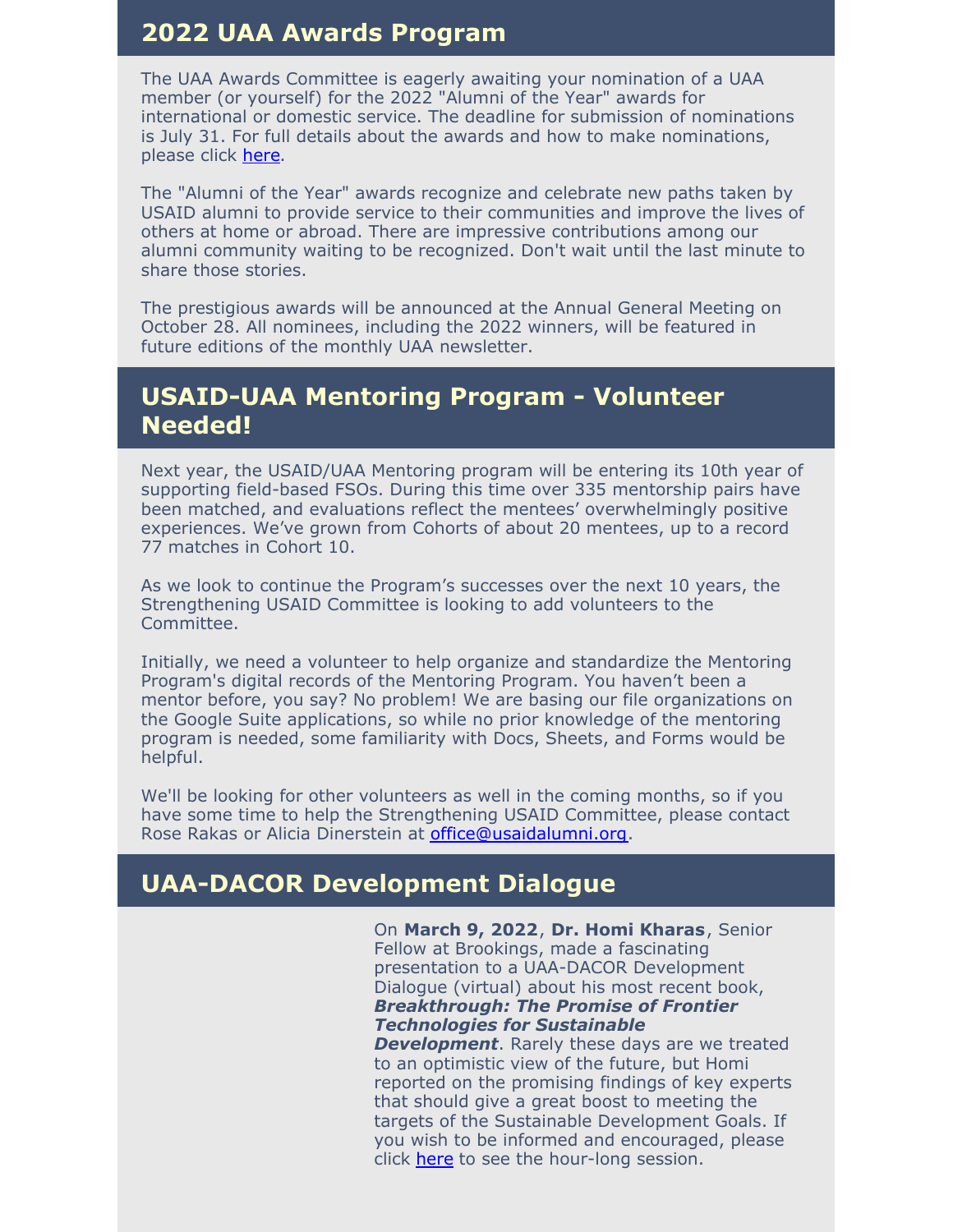

### **Development Issues Committee Discussion: Public Private Partnerships**



On March 16, 2022, The UAA Development Issues Committee conducted a virtual discussion on "Public-Private Partnerships — a Perspective on 20 Years of Experience." Discussion leaders were Michael Metzler, Executive Director of USAID's Private Sector Engagement Hub, AnnaMaria Shaker, Chief of Staff of the Deloitte U.S. International Development Practice and Heather Kulp, Manager for Strategy and Analytics at Chevron and former Director of the Chevron-led Niger Delta Partnership with USAID.

Michael Metzler noted that Hub has recently completed a comprehensive review of the many Public-Private

Partnerships (PPPs) which have been implemented by USAID Missions and AID/Washington Offices over the past 20 years with a view to updating Agency policy and improving systems to strengthen capacity to design and manage partnerships, particularly at the Mission level. A set of recommendations is currently awaiting approval of the Administrator.



AnnaMaria Shaker discussed the "disconnects" between public and private sector understanding of the goals and implementation of PPPs and the challenges of "co-creating" partnerships with USAID.



Heather Kulp highlighted problems in structuring and maintaining PPPs with USAID caused by frequent USAID staff turnover in the Missions. Both complemented USAID's recent openness to constructive feedback from the private sector.

A robust Q & A session followed the initial presentations of the three discussion leaders. A more complete summary can be found [here](https://usaidalumni.org/wp-content/uploads/2022/03/Summary-Record-March-2022-2-1.pdf)**.**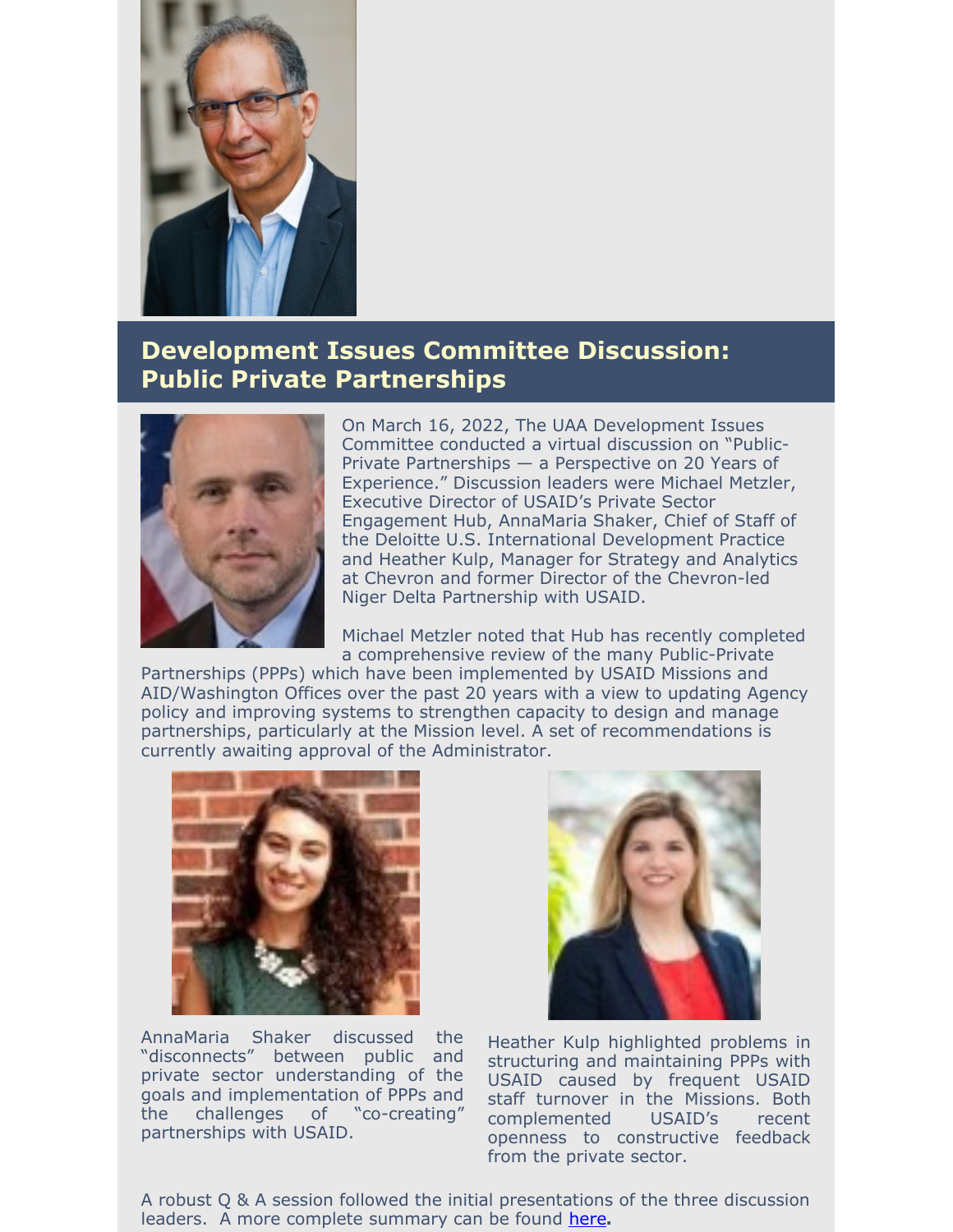#### **UAA Book Club**

On **Wednesday, March 30**, seven participants reviewed *Playing Monopoly with the Devil: Dollarization and Domestic Currencies in Developing Countries* by Manuel Hinds in a virtual meeting by Zoom led by Joe Ryan. Joe's presentation notes and three relevant articles can be found on the UAA book club website.

Hinds's main themes are that 1) manipulating local currencies to get their promised benefits makes people want to shift to global currencies, resulting in economic dynamics that are contrary to what you might expect, and 2) that for currency depreciations in large economies alternatives are available locally at similar prices, while for small economies household income falls due to lack of substitutes and big changes in relative prices broil production incentives.

#### **Development Resources**

A further word on each of the two new books mentioned in last month's newsletter.

- The correct title of Frank Young's excellent autobiography of his student year in India is *47 Aerogrammes: A Passage through India 1969-1970* (not 17, as a typo in last month's newsletter would have it)! You'll need the correct title to find it on Amazon.
- Carl Henn's autobiography, *My Two Centuries in Africa: How a Funny Looking Kid from Indiana Wound Up on an Endless Adventure*, is now available in paperback with color photos, in addition to the Kindle format.

Please remember to send information of YOUR new book or others you have become aware of to [Jpielemeie@aol.com](mailto:Jpielemeie@aol.com). The Bibliography is a compendium of more than 250 titles written by USAID officers, spouses, children and FSNs and is available to retirees, students, researchers, and general readers at [www.usaidalumni.org](http://www.usaidalumni.org/).

### **Alumni Profile: Alexi Panehal**



Alexi Panehal's interesting and varied 35.5-year career with USAID included positions in housing and urban development (1984- 1992), the environment (1992-1995), democracy (1995-1999), and ultimately in senior management as deputy mission director (2000- 2003 Regional Mission for Ukraine, Moldova, and Belarus), mission director (2005-2009 in Ecuador and 2012-2016 in the Dominican Republic), and

deputy assistant administrator (2010-2012, E3 Bureau). Her international service took her around the world to Asia (Thailand), North Africa (Tunisia), Latin America and the Caribbean (Honduras, Nicaragua, Ecuador, and the Dominican Republic), and to Washington, first in the Eastern Europe and NIS Bureau (1992-1995) and then in the E3 Bureau (2010-2012). Alexi received a